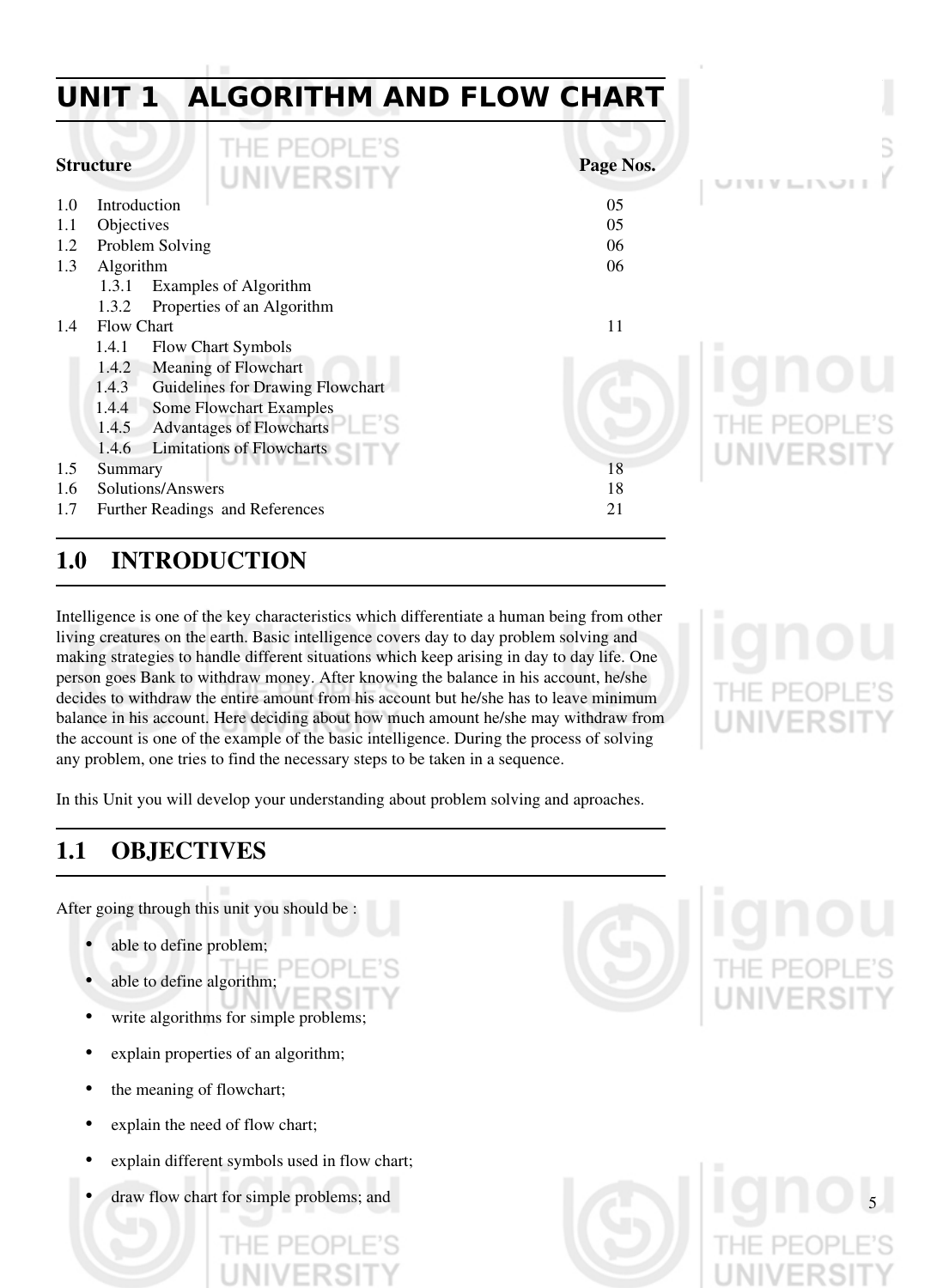# PROBLEM SOLVING

Can you think of a day in your life which goes without problem solving? Answer to this question is of course, No. In our life we are bound to solve problems. In our day to day activity such as purchasing something from a general store and making payments, depositing fee in school, or withdrawing money from bank account. All these activities involve some kind of problem solving.

It can be said that whatever activity a human being or machine do for achieving a specified objective comes under problem solving. To make it more clear, let us see some other examples.

**Example1:** If you are watching a news channel on your TV and you want to change it to a sports channel, you need to do some thing i.e. move to that channel by pressing that channel number on your remote. This is a kind of problem solving.

Example 2: One Monday morning, a student is ready to go to school but yet he/she has not picked up those books and copies which are required as per time-table. So here picking up books and copies as per time-table is a kind of problem solving.

Example 3: If some one asks to you, what is time now? So seeing time in your watch and telling him is also a kind of problem solving.

Example 4: Some students in a class plan to go on picnic and decide to share the expenses among them. So calculating total expenses and the amount an individual have to give for picnic is also a kind of problem solving.

*Now, broadly we can say that problem is a kind of barrier to achieve something and problem solving is a process to get that barrier removed by performing some sequence of activities.*

Here it is necessary to mention that all the problems in the world can not be solved. There are some problems which have no solution and these problems are called *Open Problems*. If you can solve a given problem then you can also write an algorithm for it. In next section we will learn what is an *algorithm.*



# 1.3 ALGORITHM

 Algorithm can be defined as: "A sequence of activities to be processed for getting desired output from a given input."

Webopedia defines an algorithm as: "A formula or set of steps for solving a particular problem. To be an algorithm, a set of rules must be unambiguous and have a clear stopping point".

There may be more than one way to solve a problem, so there may be more than one algorithm for a problem.



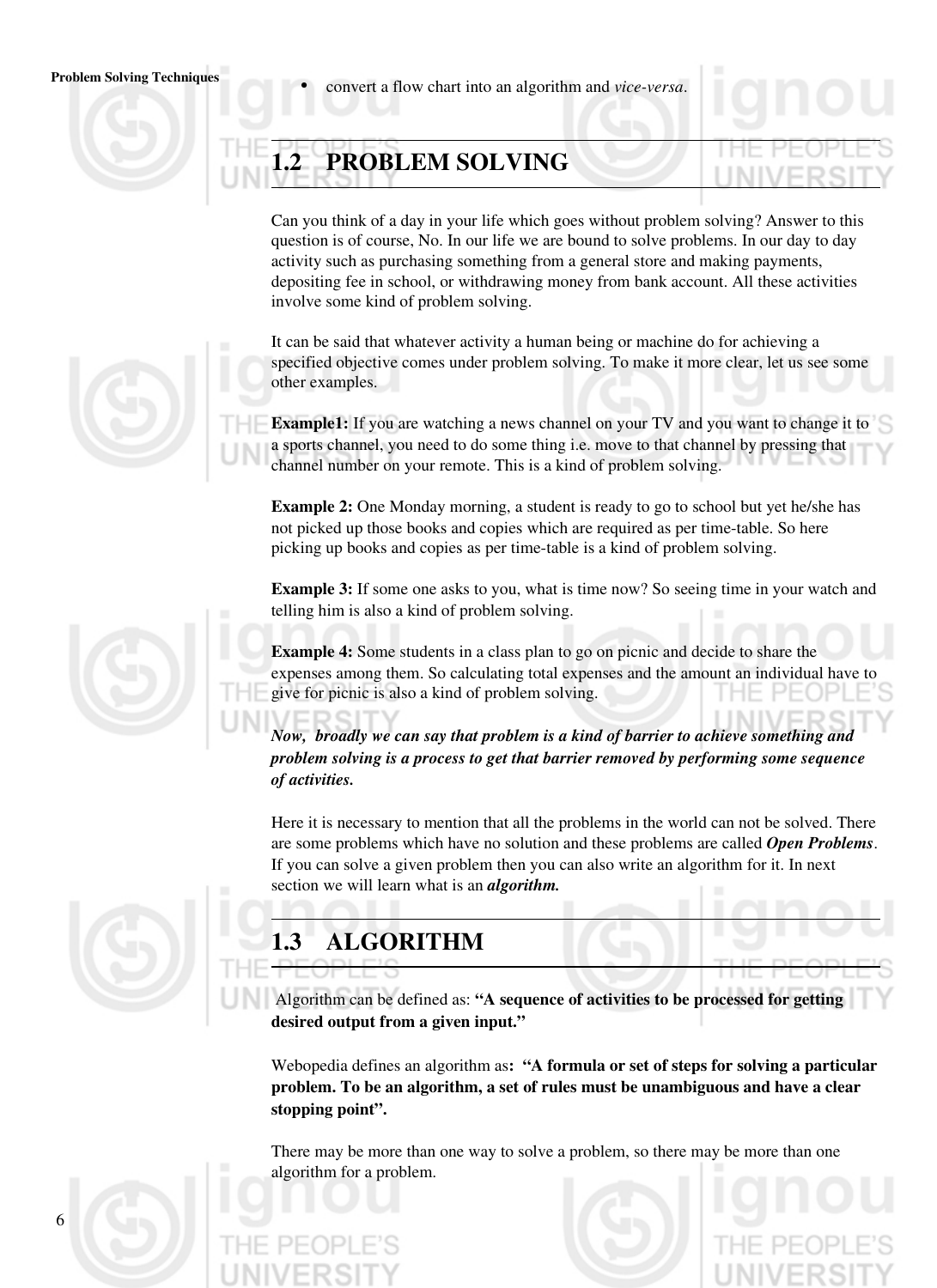Algorithm and Flow Chart Now, if we take definition of algorithm as: "A sequence of activities to be processed for getting desired output from a given input." Then we can say that:

- 1. Getting specified output is essential after algorithm is executed.
- 2. One will get output only if algorithm stops after finite time.
- 3. Activities in an algorithm to be clearly defined in other words for it to be unambiguous.

Before writing an algorithm for a problem, one should find out what is/are the inputs to the algorithm and what is/are expected output after running the algorithm. Now let us take some exercises to develop an algorithm for some simple problems:

While writing algorithms we will use following symbol for different operations:



### 1.3.1 Example of Algorithm

Problem 1: Find the area of a Circle of radius r.

#### Inputs to the algorithm:

Radius r of the Circle.

Expected output: Area of the Circle



Step1: Read\input the Radius r of the Circle

Step2: Area  $\leftarrow$  PI $*$ r $*$ r // calculation of area

Step3: Print Area

Problem 2: Ravi has to attend at least 70% of Practical Classes for C programming to be eligible to appear in the examination. There are total 50 Practical Classes for C programming. He has attended 20 out of 30 classes held so far. Find, at least how many more classes to be attended by Ravi to be eligible for appearing in Practical Examination.

Inputs to the algorithm: i.Percentage of Attendance Required ii.Total Number of Classes iii. Number of Classes held so far iv.Number of classes attended so far by Ravi

Expected output:

Number of classes to be attended to become eligible for appearing in examination

#### Algorithm:

Step1: Read Total Number of Classes C





**THEM ETNOTE**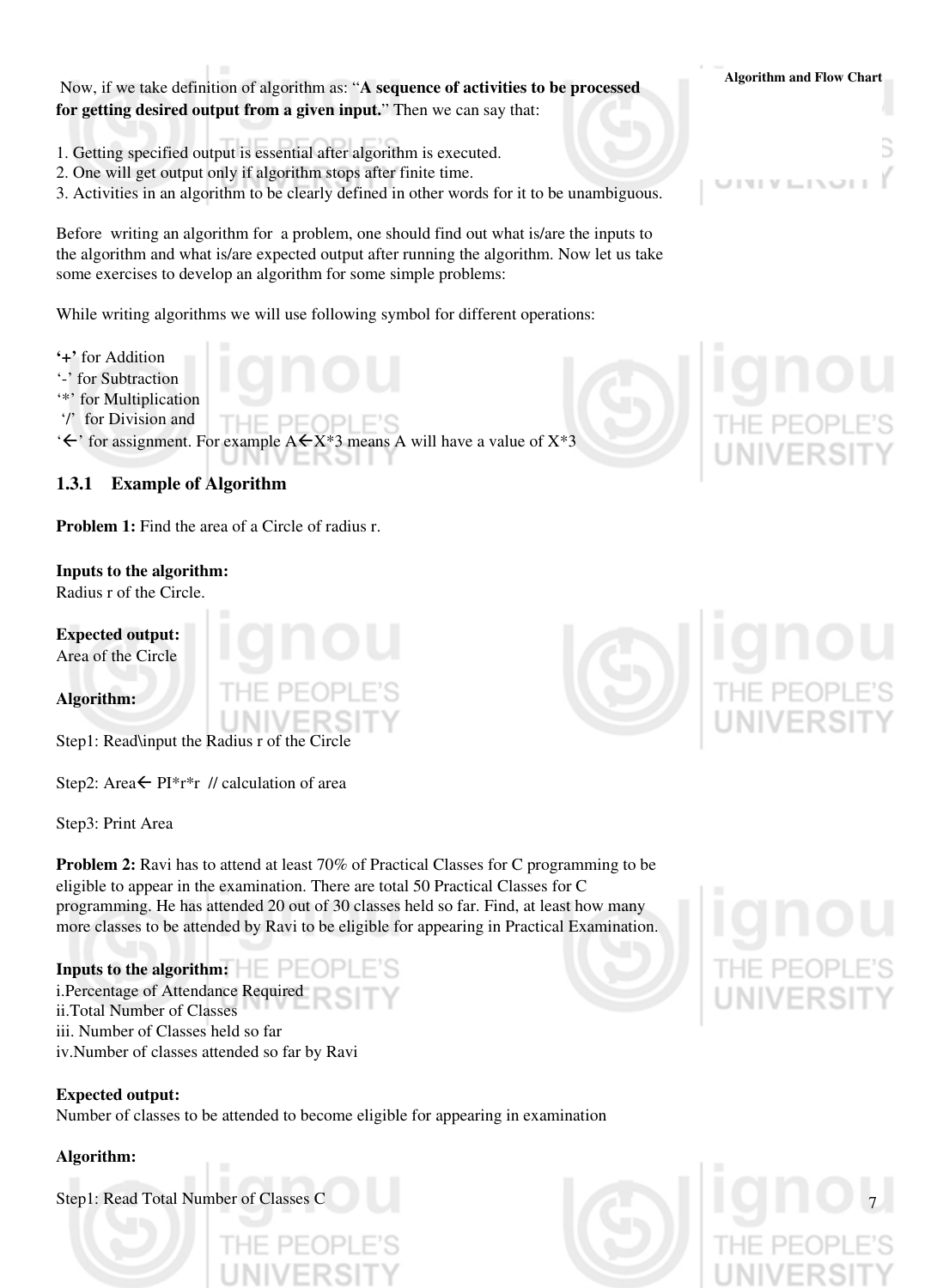#### Problem Solving Techniques

Step2: Read Percentage Required P

Step3: Read Classes already attended Ca

Step4: Total Classes to be attended  $Ct \leftarrow C*P/100$ 

Step5: More Classes to be attended  $Cm \leftarrow Ct-Ca$ 

Step6: Print Cm

#### Problem 3: Convert temperature Fahrenheit to Celsius



Inputs to the algorithm: Temperature in Fahrenheit

PFOPLE'S Expected output: Temperature in Celsius

#### Algorithm:

Step 1: Read Temperature in Fahrenheit F

Step 2:  $C \leftarrow 5/9*(F-32)$ 

Step 3: Print Temperature in Celsius: C

Problem 4 : Ramshewak goes to market for buying some fruits and vegetables. He is having a currency of Rs 500 with him for marketing. From a shop he purchases 2.0 kg Apple priced Rs. 50.0 per kg, 1.5 kg Mango priced Rs.35.0 per kg, 2.5 kg Potato priced Rs.10.0 per kg, and 1.0 kg Tomato priced Rs.15 per kg. He gives the currency of Rs. 500 to the shopkeeper. Find out the amount shopkeeper will return to Ramshewak. and also tell the total item purchased.

Before we write algorithm for solving above problem let we find out what are the inputs to the algorithm and what is expected output.

#### Inputs to the algorithm are:

1. amount of different items purchase, for example 2.0 kg Apple etc.

2. price of the items, for example Mango is Rs. 35.0 per kg

3. total amount given to the shopkeeper

#### Expected output:

Amount to be returned by shopkeeper after deducting total price of the purchased vegetables and fruits, and total items purchased.

#### Algorithm:

Step1: Total  $\leftarrow 0$ , i $\leftarrow 1$ ;





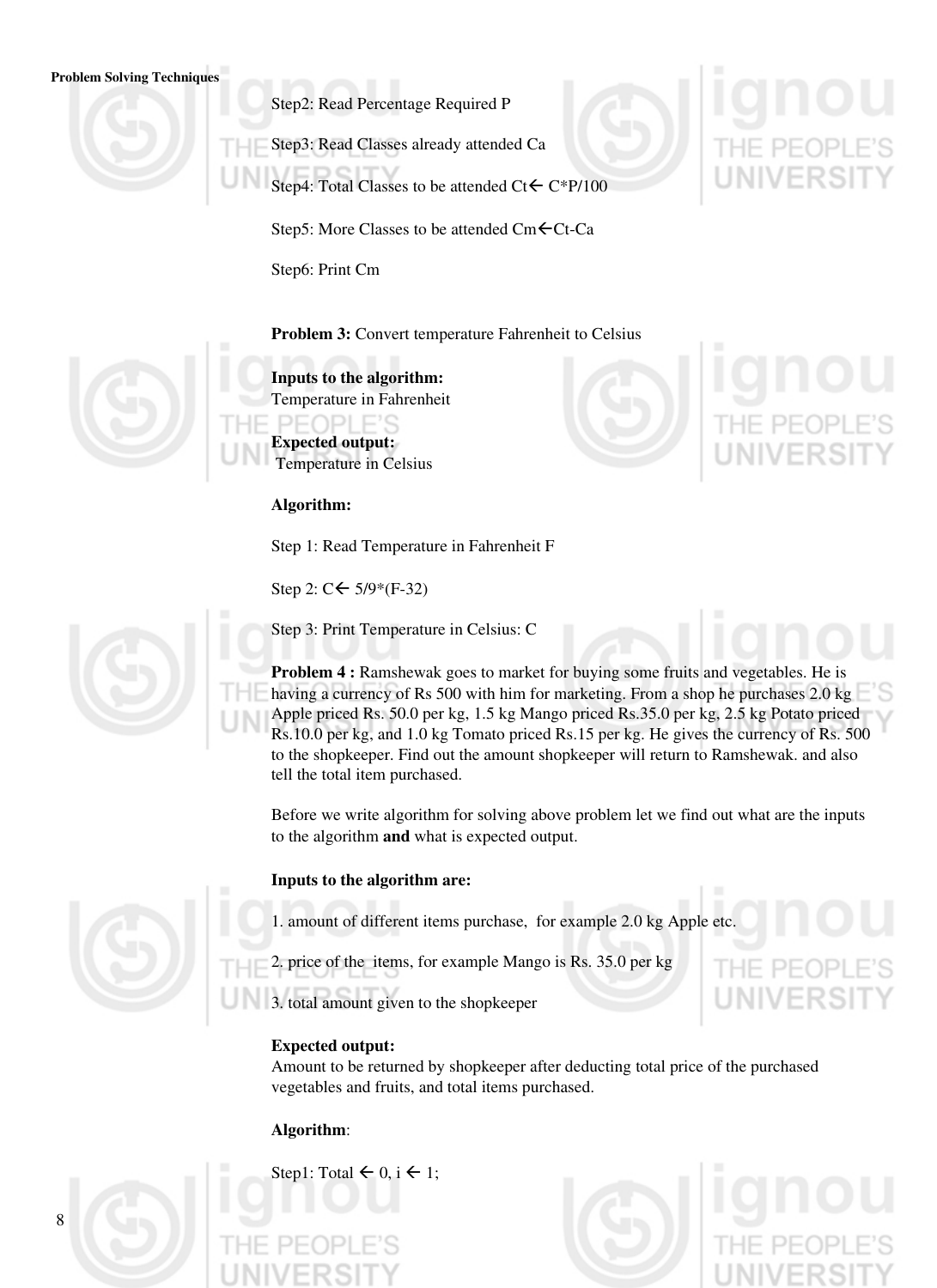Step3: Total  $\leftarrow$  Total + amount of item<sub>i</sub>\* price per unit of item<sub>i</sub>

Step4:  $i \leftarrow i+1$ 

Step5: Repeat Step 2 to 4 for each purchased item

Step6: Read Total amount given to the shopkeeper as GivenAmount

HE PEOPLE'S

v

UNIVERSIT

Step7: RefundAmount  $\leftarrow$  GivenAmount-Total

Step8: Print amount to be refund is Rs.: RefundAmount

Step9: Print total item purchased are: i

**Problem 5:** Find factorial of N.  $\Box \Box \Box$ 

Inputs to the algorithm are: 1. Number N

Expected output: Factorial of N

#### Algorithm:

Step 1 : Result  $R<1$ 

Step 2:  $I \leftarrow 1$ 

Step 3: Read the Number N

Step 4: Compare I with N

Step 5: If  $I \le N$  Then  $R \in R^*I$ , Otherwise GOTO Step 8

Step 6:  $I \leftarrow I+1$ 

Step 7: Repeat Step 4 and 6

Step 8: Print R

Problem 6: Print the Table of N.

Inputs to the algorithm are: Number N

Expected output: Table of N

Algorithm:

Step 1:  $I \leftarrow 1$ 













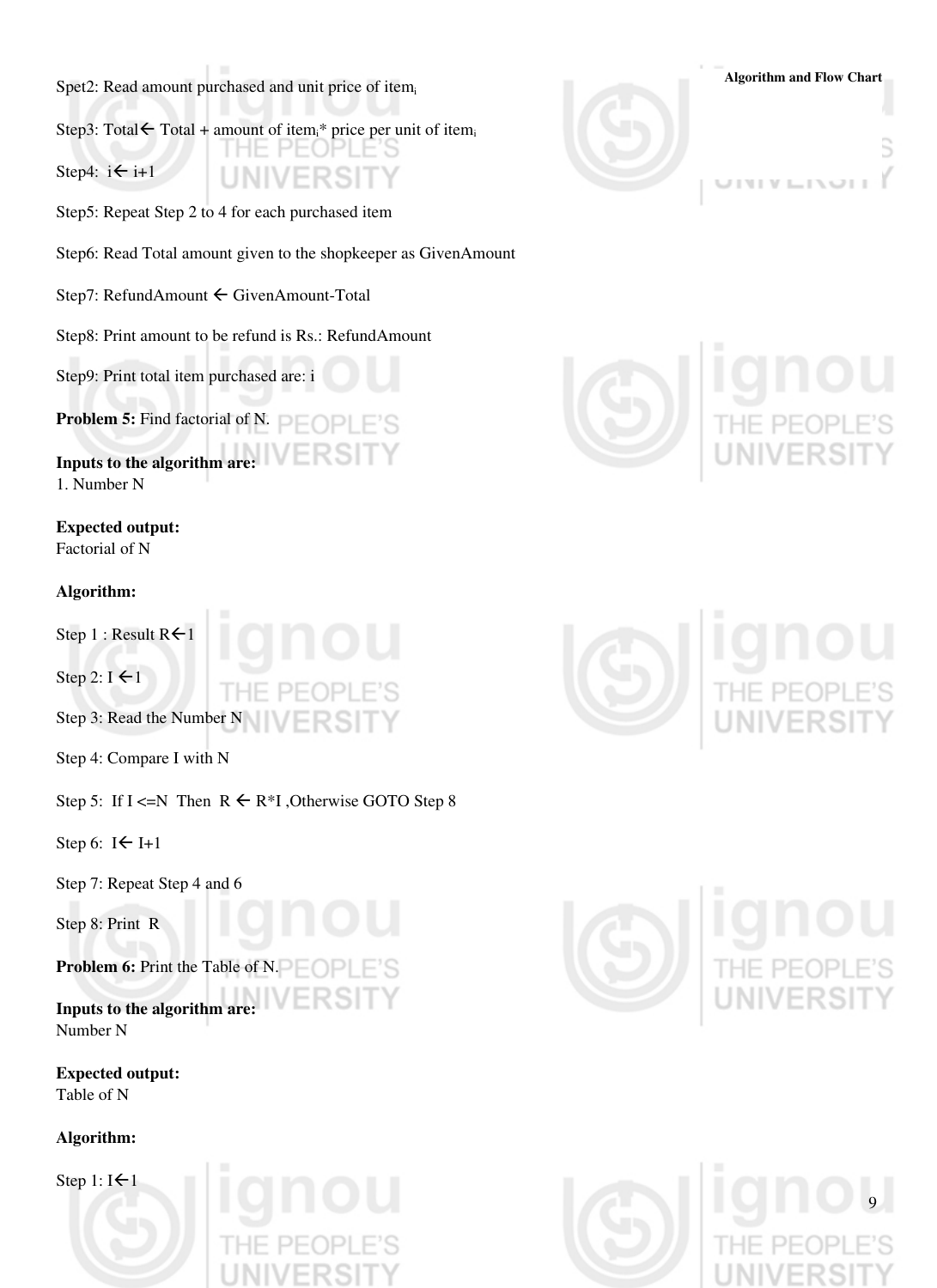### Problem Solving Techniques<br>
Step 2: Read N

Step 3: If  $I \le 10$  then Print I<sup>\*</sup>N otherwise GOTO Step 6

Step 4:  $I \leftarrow I+1$ 

Step 5: Repeat Step 3 and 4

Step 6: Stop

### 1.3.2 Properties of algorithm

Donald Ervin Knuth has given a list of five properties for an algor these properties are:



Donald Ervin Knuth (Courtesy: http://svana.org)

1) Finiteness: An algorithm must always terminate after a finite number of steps. It means after every step one reach closer to solution of the problem and after a finite number of steps algorithm reaches to an end point.

2) Definiteness: Each step of an algorithm must be precisely defined. It is done by well thought actions to be performed at each step of the algorithm. Also the actions are defined unambiguously for each activity in the algorithm.

- 3) Input: Any operation you perform need some beginning value/quantities associated with different activities in the operation. So the value/quantities are given to the algorithm before it begins.
- **Output**: One always expects output/result (expected value/quantities) in terms of output from an algorithm. The result may be obtained at different stages of the algorithm. If some result is from the intermediate stage of the operation then it is known as intermediate result and result obtained at the end of algorithm is known as end result. The output is expected value/quantities always have a specified relation to the inputs.
- 5) Effectiveness: Algorithms to be developed/written using basic operations. Actually operations should be basic, so that even they can in principle be done exactly and in a finite amount of time by a person, by using paper and pencil only.

Any algorithm should have all these five properties otherwise it will not fulfill the basic objective of solving a problem in finite time. As you have seen in previous examples, every step of an algorithm puts you closer to the solution.

While writing an algorithm for a problem if you are writing some operations such as a loop for performing some operation(s) repeatedly, then your loop must stop after finite number of iteration\repetition. While solving complex activity, for example for getting the total sum of all the items purchased from a general store, the better approach is to calculate the price of all the items separately and then add them to get the final sum. By doing this, you assure the finiteness and effectiveness of the operations in your algorithm.

- **Check Your Progress 1**
- 1) What is an algorithm?







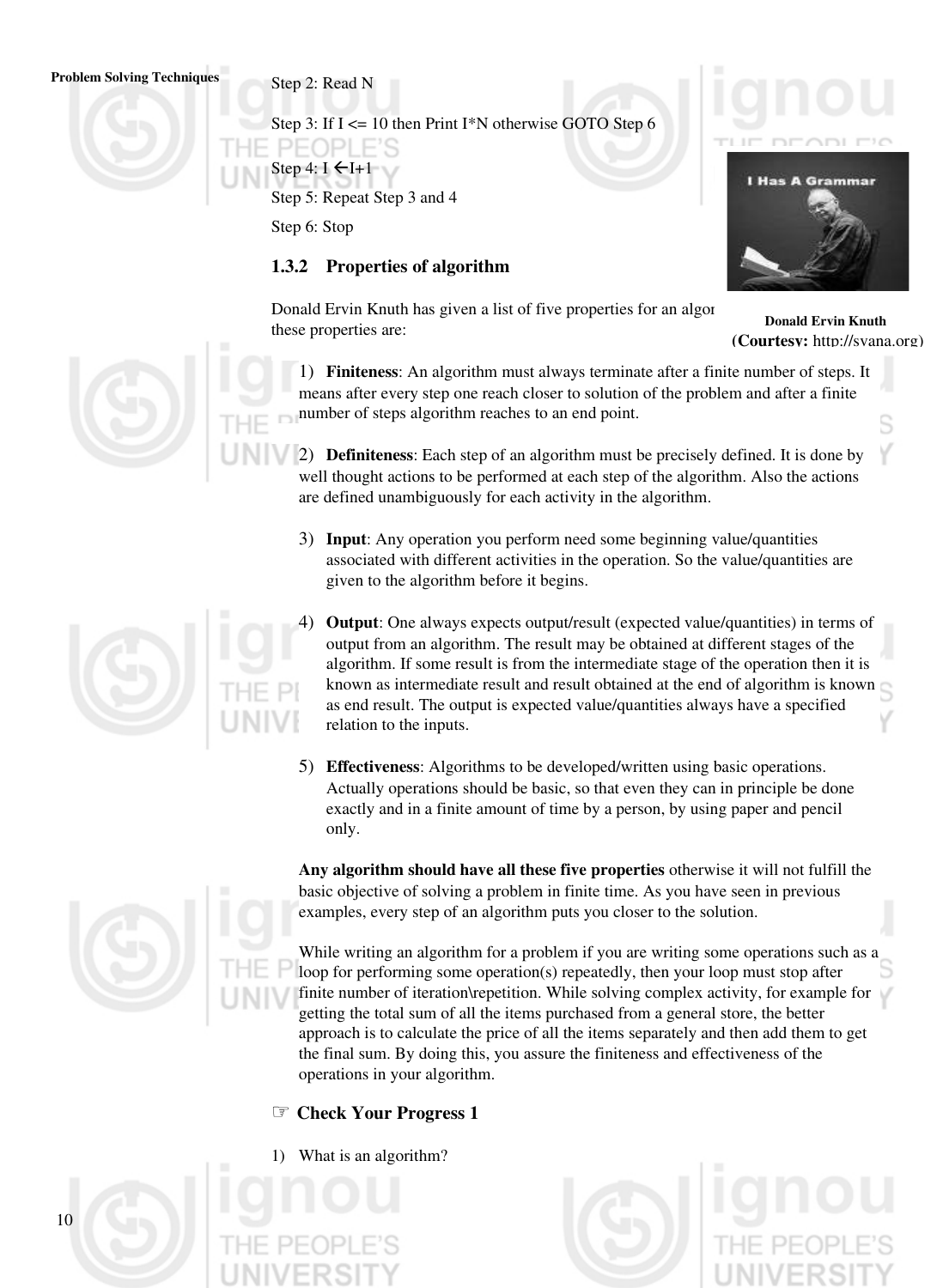|    | <b>I AIM AT I</b>                                                                          | <b>Algorithm and Flow Chart</b> |
|----|--------------------------------------------------------------------------------------------|---------------------------------|
|    |                                                                                            |                                 |
|    |                                                                                            |                                 |
|    | .T.H.F.L.P.F.Q.P.I.F.K.S                                                                   |                                 |
|    | <b>ERSIT</b>                                                                               | UNIVEROI                        |
| 2) | Explain need of an algorithm.                                                              |                                 |
|    |                                                                                            |                                 |
|    |                                                                                            |                                 |
|    |                                                                                            |                                 |
|    |                                                                                            |                                 |
|    |                                                                                            |                                 |
| 3) | Can there be more than one algorithm for a single problem? Give reason for your<br>answer. |                                 |
|    |                                                                                            |                                 |
|    |                                                                                            |                                 |
|    |                                                                                            | <b>UNIVERSIT</b>                |
|    |                                                                                            |                                 |
|    |                                                                                            |                                 |
| 4) | Write an algorithm to find average age of a group of 10 players.                           |                                 |
|    |                                                                                            |                                 |
|    |                                                                                            |                                 |
|    |                                                                                            | ш                               |
|    |                                                                                            |                                 |
|    | ١F.                                                                                        |                                 |
|    |                                                                                            |                                 |
|    | NIVE                                                                                       |                                 |
| 5) | State True/False for the following statements:                                             |                                 |
|    | An algorithm should take finite amount of time to compete.<br>i)                           |                                 |
|    | ii) Ambiguous steps are allowed in an algorithm.                                           |                                 |
|    | iii) Complex problems can not have an algorithm.                                           |                                 |

- iv) For any problem algorithm can be developed.
- v) A correct algorithm always gives expected output.

# 1.4 FLOWCHART

The flowchart is a diagram which visually presents the flow of data through processing systems. This means by seeing a flow chart one can know the operations performed and the sequence of these operations in a system. Algorithms are nothing but sequence of steps for solving problems. So a flow chart can be used for representing an algorithm. A flowchart, will describe the operations (and in what sequence) are required to solve a given problem.





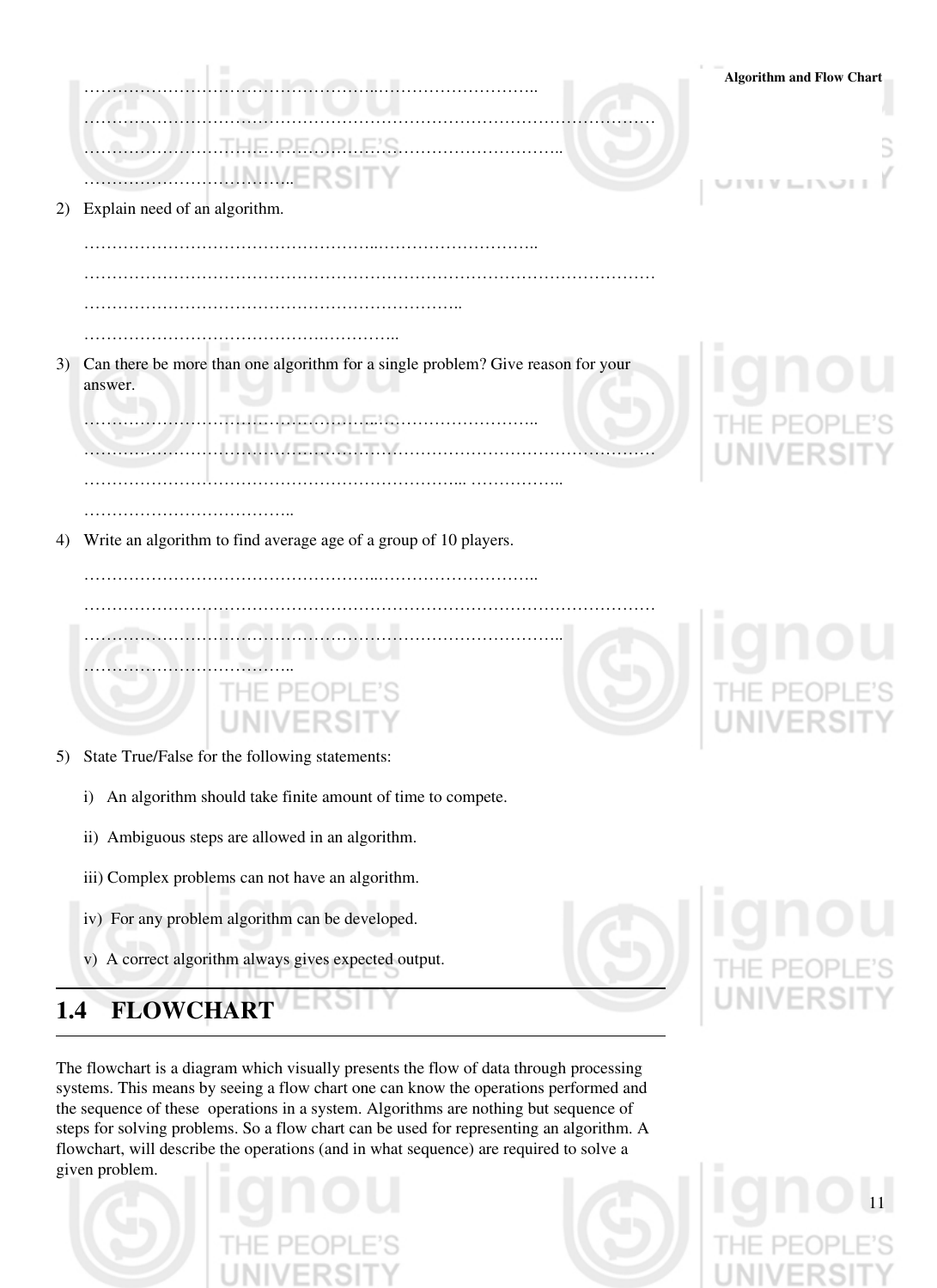



Problem Solving Techniques You can see a flow chart as a blueprint of a design you have made for solving a problem. For example suppose you are going for a picnic with your friends then you plan for the activities you will do there. If you have a plan of activities then you know clearly when you will do what activity. Similarly when you have a problem to solve using computer or in other word you need to write a computer program for a problem then it will be good to draw a flowchart prior to writing a computer program. Flowchart is drawn according to defined rules.

### 1.4.1 Flowchart Symbols

For drawing flow chart standard symbols are used. These symbols are given in Table 1.

|    |                | radici, rion chart dymood                                                            |
|----|----------------|--------------------------------------------------------------------------------------|
|    | <b>Symbols</b> | <b>Meaning/Used for</b>                                                              |
|    |                | Start or end of the programme                                                        |
|    |                | Used for writing steps of operations/action<br>or processing function of a programme |
|    |                | Input or output operation                                                            |
|    |                | ٠<br>an la<br>Decision making and branching operations                               |
|    |                |                                                                                      |
|    |                | Connector or joining of two parts in a flow<br>chart                                 |
|    |                |                                                                                      |
|    |                | Flow line used for showing flow of data                                              |
|    |                | Magnetic Tape used for secondary<br>storage/Backup                                   |
|    | ш<br>I         | Magnetic Disk used for secondary<br>storage/Backup                                   |
| 12 |                |                                                                                      |
|    |                |                                                                                      |

#### Table1: Flow chart Symbols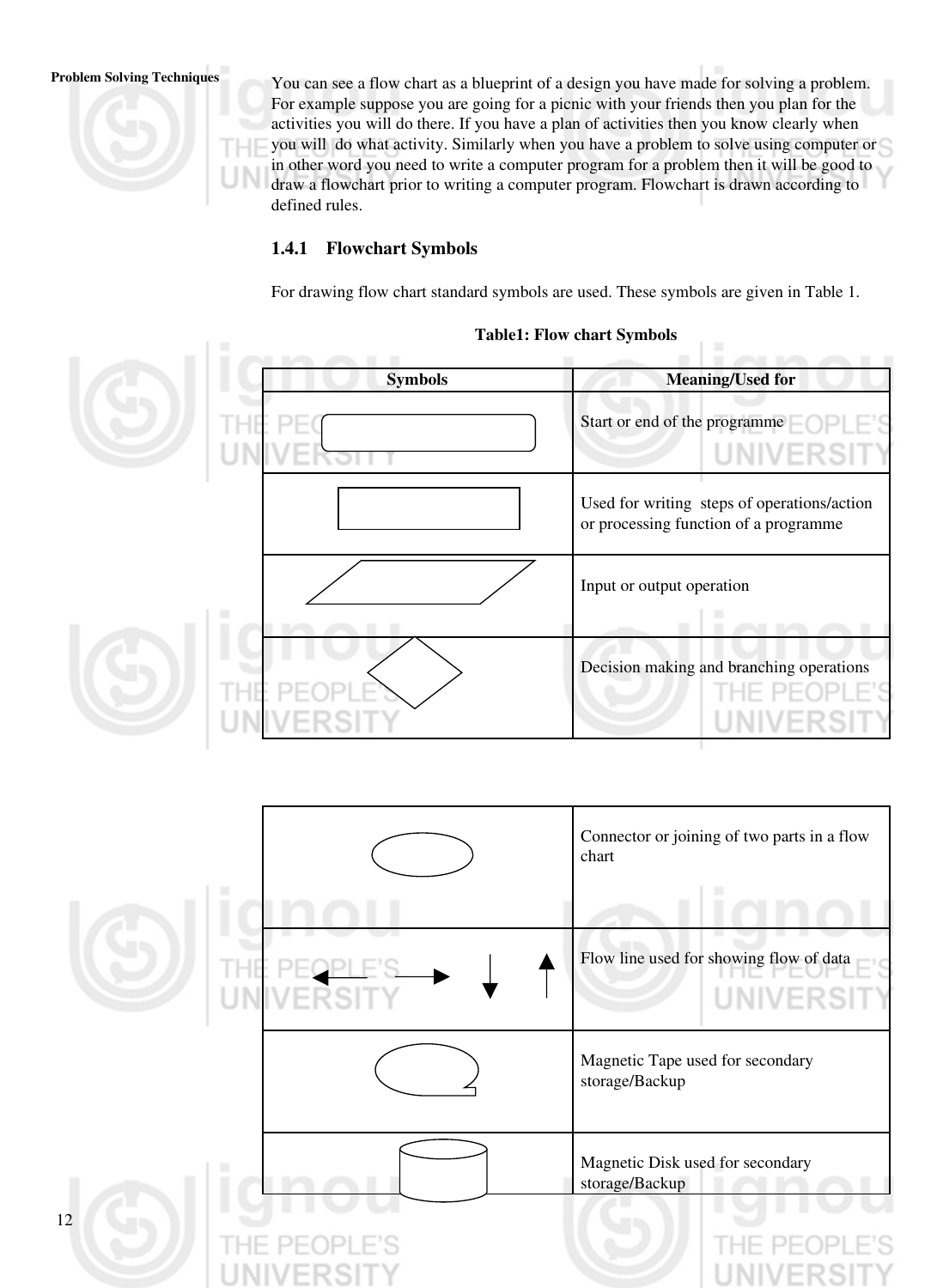**INT VILLINGTH** 

### 1.4.2 Meaning of Flowchart

A flowchart is a diagrammatic representation of algorithm. It clearly illustrates the sequence of operations to be performed for getting the solution of a problem. For simple problems flow charts may not be very useful but for complex and large problems flow chars are very helpful in understanding the logic of the problem. Flowcharts are used as a link of communication between programmers and clients for whom the program to be developed. If you are having a flowchart for your program then you can use it in explaining the program to others. Once the flowchart is drawn, it becomes easy to write the computer program. Flowcharts can be used for preparing a better documentation of a complex problem.

#### 1.4.3 Guidelines for drawing A Flowchart

THE PEOPLE'S

Flow charts are drawn using slandered flowchart symbols. While drawing flowchart some guideline to be followed. Below are some guidelines for drawing flowchart:

1) First of all list all necessary requirements in a logical order.

2) The flowchart should be clear and easy to understand. There should not be any ambiguity in understanding the flowchart. For doing this it is necessary to have all the steps and operation very simple.

3) Usually direction of the flow of data /procedure in the system should be from left to right or top to bottom.

4) Only one flow line should come out from a process symbol.



5) In the case of use of decision symbol,only one flow line should enter to it(decision symbol), but there may be two or three flow lines coming out of the decision symbol, one for each possible answer.



6) In a flowchart only one flow line should come to the end symbol.



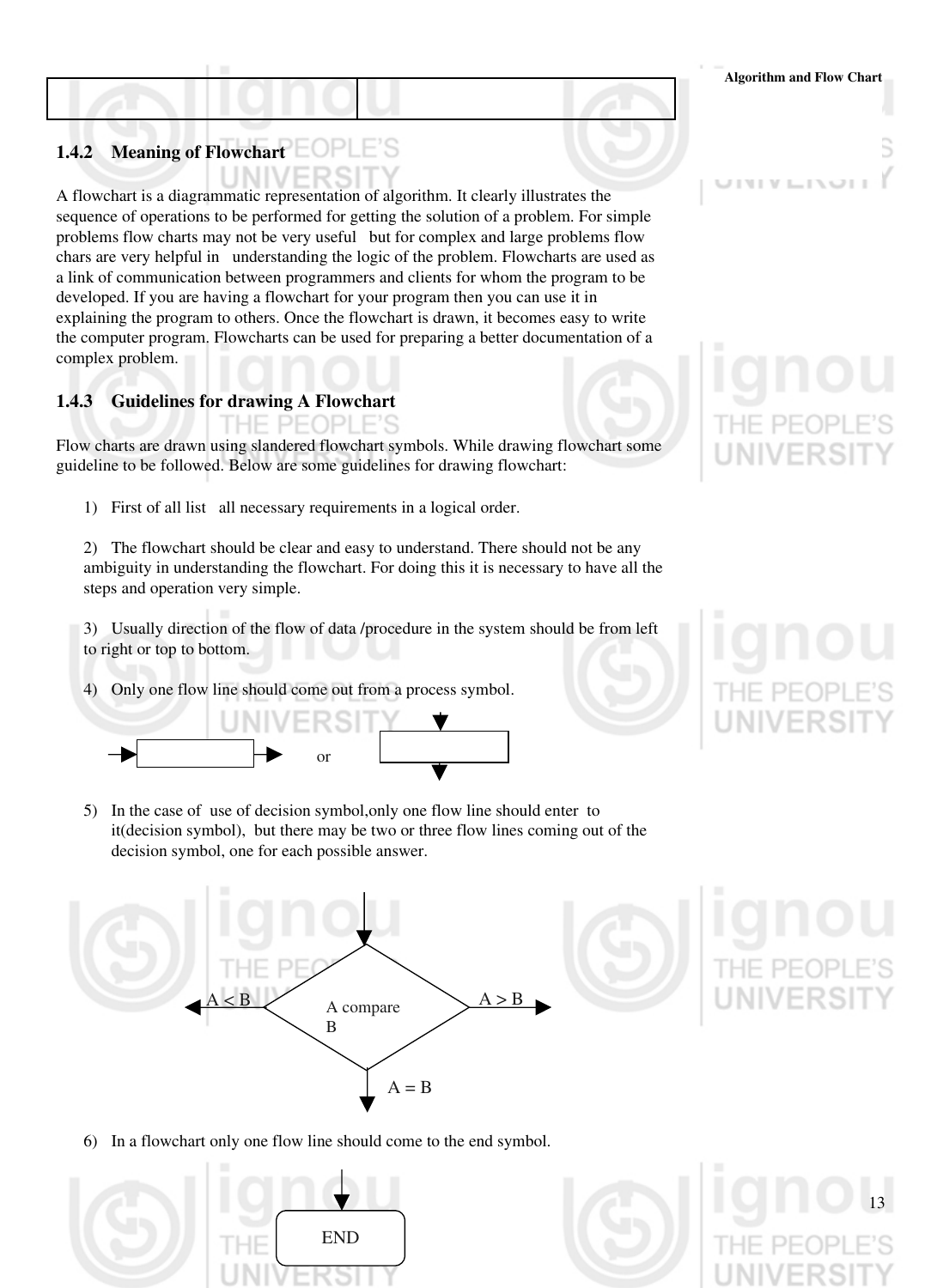#### Problem Solving Techniques

While writing steps in side the processing symbol, steps should be brief and if necessary, you can use the annotation symbol to describe data or processing l steps more clearly.



Where  $P = Price, A = Amount, and R = Rate$ 

- In the case of complex flowchart connector symbols to be used for reducing the number of flow lines in the flowchart. THE PEOPL
- 9) Intersection of flow lines should be avoided to make a flowchart more effective and for better way of communication.
- 10) A flowchart must have a logical start and end*.*
- 11) Once a flowchart is drawn its validity should be tested by passing through it with a simple set of test data.

#### 1.4.4 Some examples of Flowcharts

Now, we will discuss some examples on flowcharting. These examples will help in proper understanding of flowcharting technique. This will help you in program development process in next unit of this block. INII



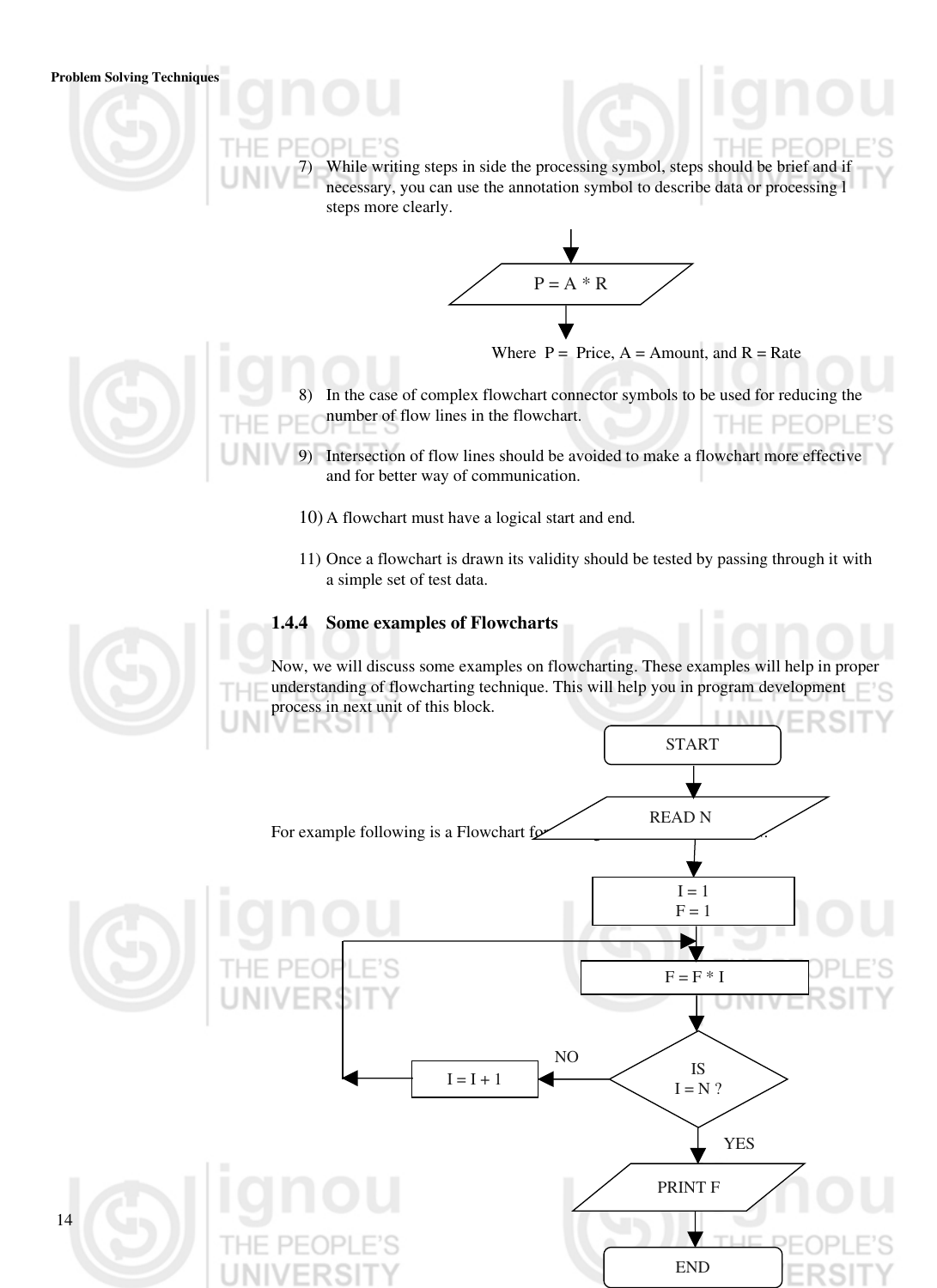

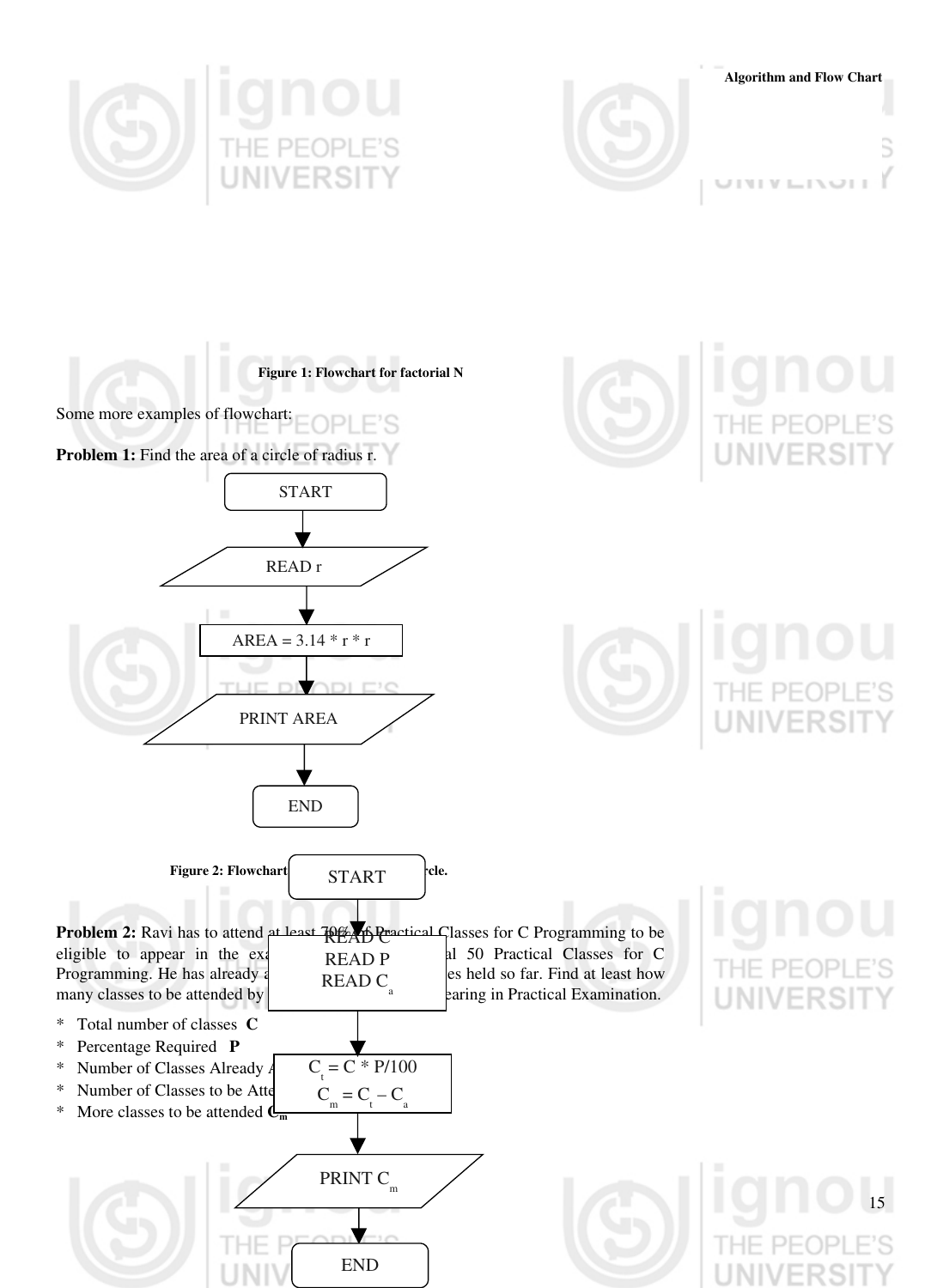Problem Solving Techniques











#### Figure 3: Flowchart for checking eligibility to appear in practical exam.

Problem 3: Convert temperature Fahrenheit to Celsius.



kg, and 1.0 kg Tomato priced Rs. 15 per kg. He give the currency of Rs. 500 to the shopkeeper. Find the amount shopkeeper will return to Ramesh and also tell the total item purchased. Before we make flowchart for solving above problem let us find out what are the inputs and what is the expected output.

- 
- 
- \* Apple Price  $A_P$  \* Apple Amount  $A_W$ 
	- $\text{Mango Price } \mathbf{M_p}$  \*  $\text{Mango Amount } \mathbf{M_w}$

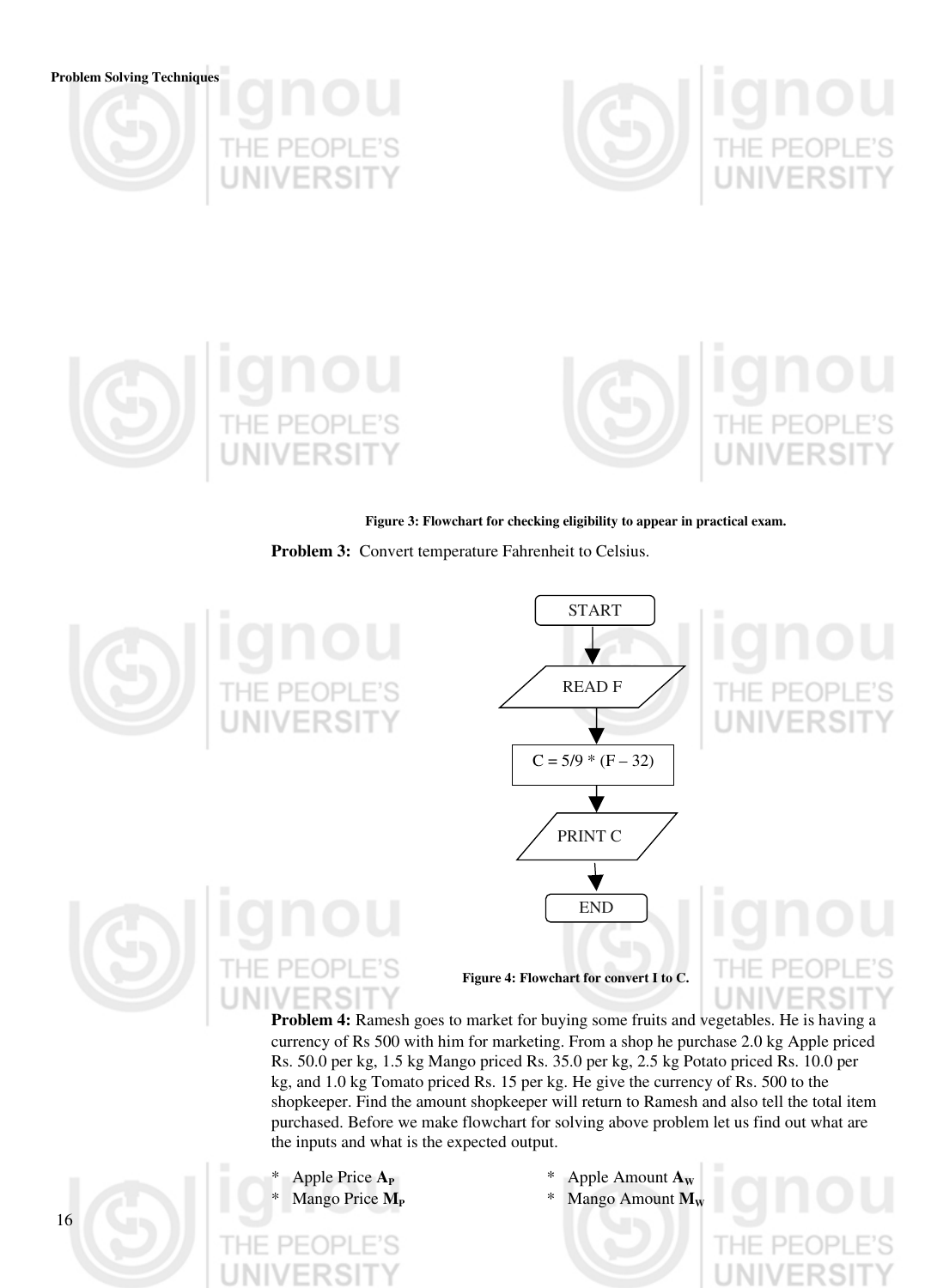

Figure 5: Flowchart for cost calculation and return amount

Problem 6: Print the Table of N



Figure 6: Flowchart for printing table of N

#### 1.4.5 Advantages of using Flowcharts

As we discussed flow chart is used for representing algorithm in pictorial form. This pictorial representation of a solution/system is having many advantagrs.These advantages are as follows:

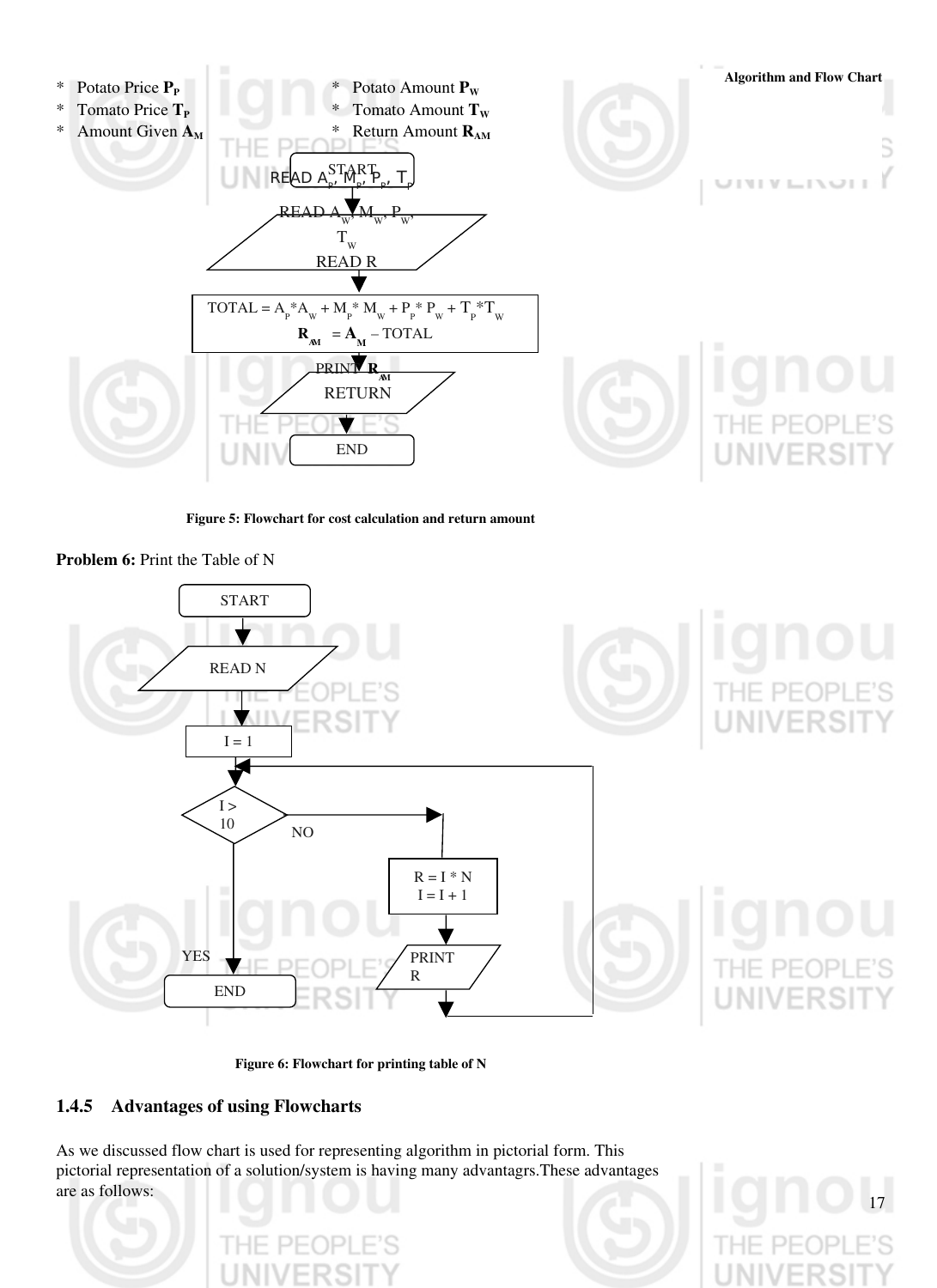Problem Solving Techniques 1) Communication: A Flowchart can be used as a better way of communication of the logic of a system and steps involve in the solution, to all concerned particularly to the client of system.

> 2) Effective analysis: A flowchart of a problem can be used for effective analysis of the problem.

3) Documentation of Program/System: Program flowcharts are a vital part of a good program documentation. Program document is used for various purposes like knowing the components in the program, complexity of the program etc.

4) Efficient Program Maintenance: Once a program is developed and becomes operational it needs time to time maintenance. With help of flowchart maintenance become easier.

5) Coding of the Program: Any design of solution of a problem is finally converted into computer program. Writing code referring the flowchart of the solution become easy.

#### 1.4.6 Limitations of using Flowcharts

1) Complexity of Logic: If program logic is complex then flowchart of the program becomes complicated.

2) Alterations and Modifications in Logic: any alterations in the program logic may require re-drawing of flowchart completely.

3) Reuse is Not Possible: As the flowchart symbols cannot be typed, always reproduction of flowchart symbols are required.

#### ☞ Check Your Progress 2

OPLE'S

1) Fill in the blanks:

7PI.

- i) A program flowchart indicates the\_\_\_\_\_\_\_\_\_ to be performed and the in which they occur.
- ii) A program flowchart is generally read from \_\_\_\_\_\_\_\_\_\_\_\_\_\_\_ to \_\_\_\_\_\_\_\_\_\_\_\_\_\_\_



iii) Flowcharting symbols are connected together by means of

…………………………………………………………………………………………

iv) Connectors are used to join \_\_\_\_\_\_\_\_\_\_\_\_\_\_portions of a flowchart.

is one of the best ways of representing a program.

2) Explain steps involve in drawing of a flowchart.

…………………………………..

 $\mathcal{L}^{(n)}$ 

…………………………………………………………... ……………..



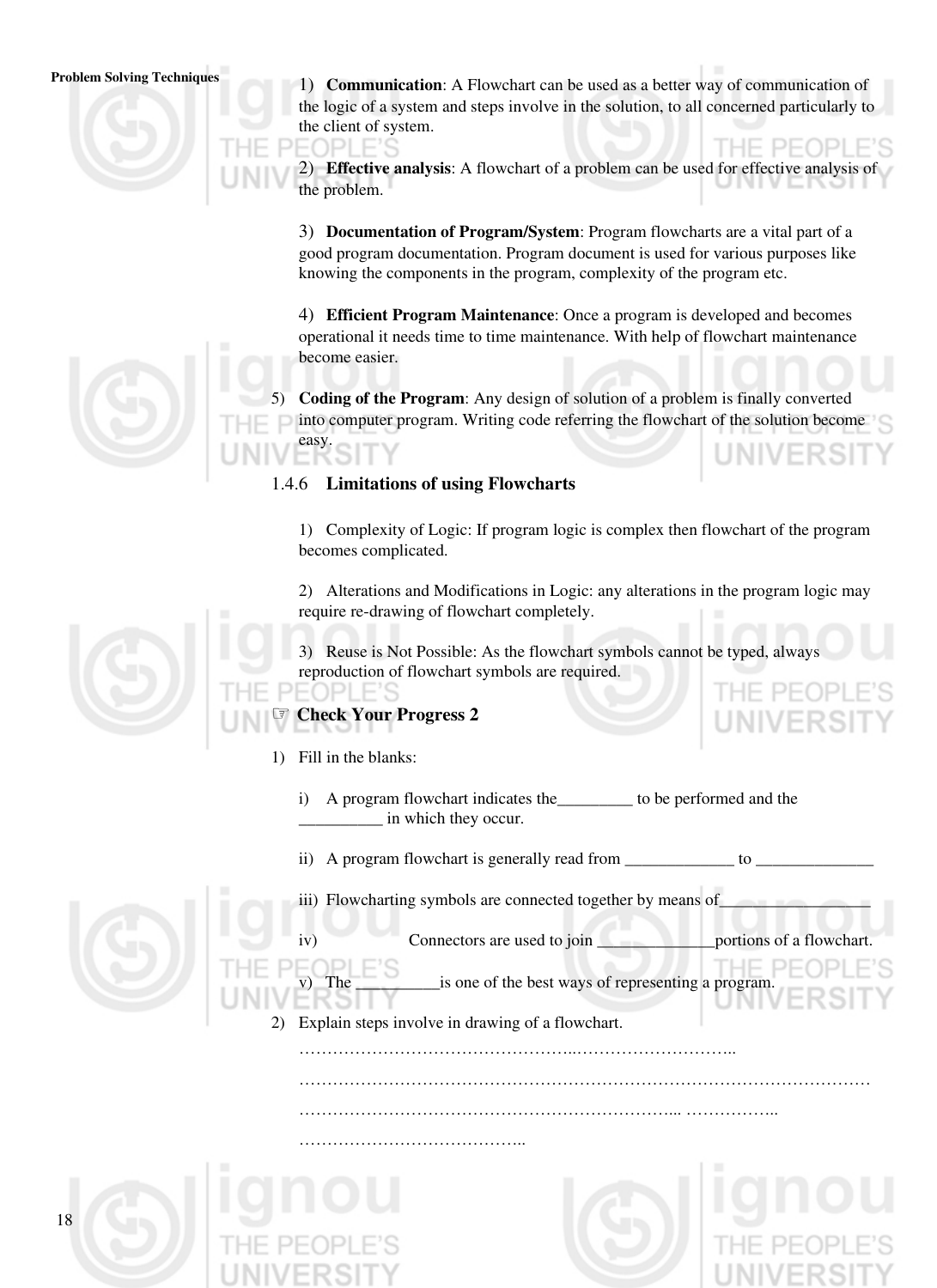|    | 3) Explain uses of Flowchart.                                        | <b>Algorithm and Flow Chart</b> |
|----|----------------------------------------------------------------------|---------------------------------|
|    |                                                                      |                                 |
|    | <b>THE PEOPLE'S</b>                                                  |                                 |
|    |                                                                      | UIVIVL                          |
|    |                                                                      |                                 |
| 4) | Draw a flowchart to find the sum of first 100 natural numbers.       |                                 |
|    |                                                                      |                                 |
|    |                                                                      |                                 |
|    |                                                                      |                                 |
|    |                                                                      |                                 |
|    | 5) Draw a flowchart to find the largest of three numbers x, y and z. |                                 |
|    |                                                                      |                                 |
|    | <b>PEOPLE'S</b>                                                      | THE PEOPLE                      |
|    |                                                                      | <b>UNIVERSIT</b>                |
|    |                                                                      |                                 |

# 1.5 SUMMARY

In this unit you have learned about an algorithm. How an algorithm to be written. This unit explains the properties of an algorithm such as finiteness, definiteness,and effectiveness. Further this unit covers about the flowcharting. Flowcharting is a way of representing algorithm in the form of a diagram. You have learned about different symbols used in drawing flowcharts. This unit also explains about guidelines for drawing flowcharts. Finally in this unit we have discussed about advantages of flowcharts and limitations of flowcharts.

# 1.6 SOLUTIONS/ANSWERS

#### Check Your Progress 1

- 1) An algorithm is "A sequence of activities to be processed for getting desired output from a given input."These activities may be in the form of some formula, some operation or some input-output activity.
- 2) Algorithms are developed for solving problems. A problem is a kind of barrier to achieve something and problem solving is a process to get that barrier removed by performing some sequence of activities. Randomly writing any sequence of activity will never solve any problem and selection of activities for solving a problem need to have certain basic norms and those norms are considered as characteristics of an algorithm. So the algorithms are required for solving problems.
- 3) Yes, there may be more than one algorithm for same problem. As an algorithm states the steps involve in getting the solution of a problem. For example if one wants to go from point  $X$  to point  $Y$  in a city and there are many alternative paths (ways) which are available for going to point Y from point X. One may choose any of the alternative paths available. Similarly for solving a problem there may be more than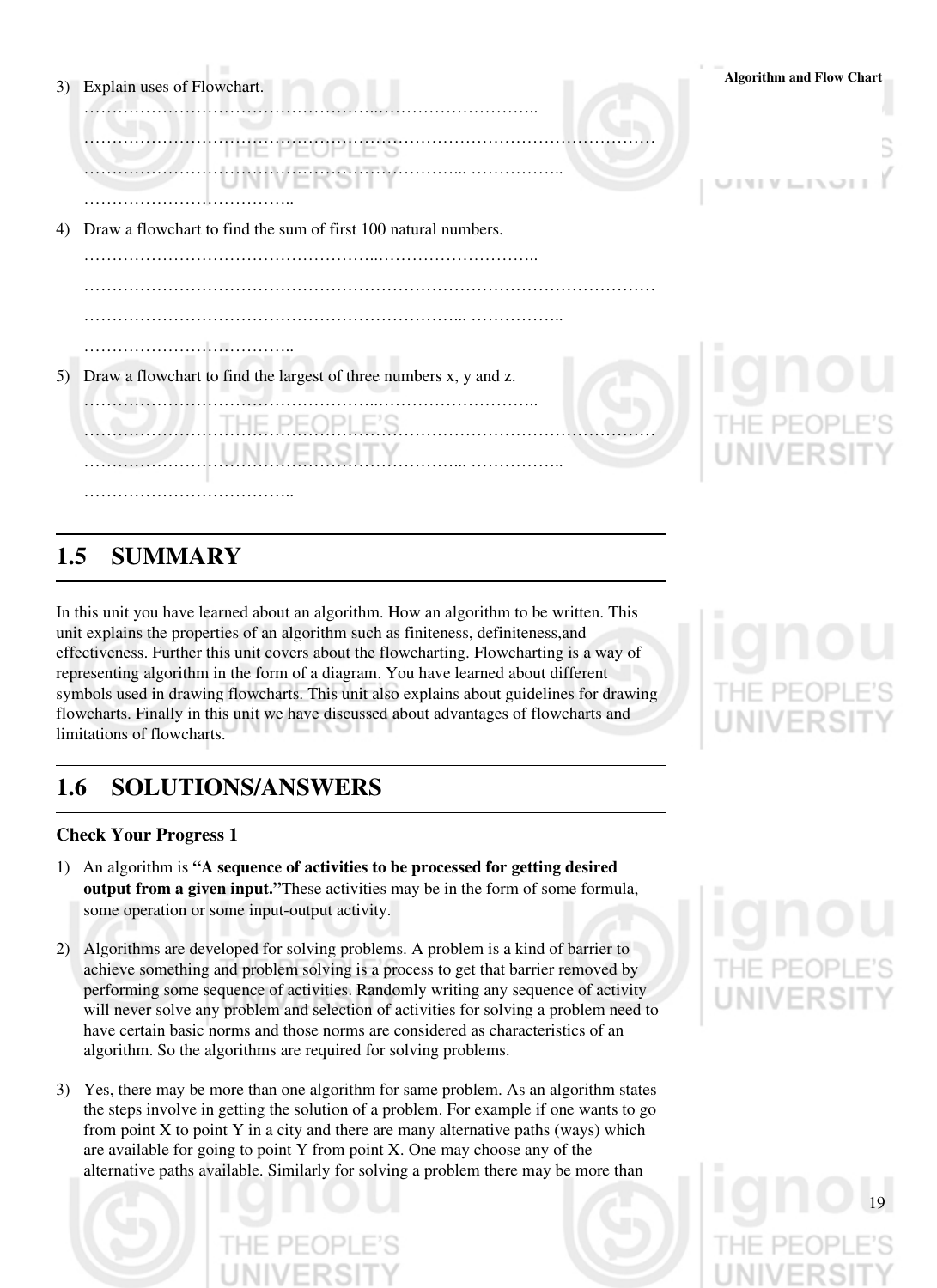Problem Solving Techniques one alternative ways available and each way of solution can be represented in the form of algorithm. So a single problem may have more than one algorithm.



# 4) Algorithm:

Step  $1: Sum \leftarrow 0$ Step 2:  $I \leftarrow 1$ Step 3: Read the age of Player-I as  $Age(I)$ Step 4: Sum  $\leftarrow$  Sum+Age(I) Step 5:  $I \leftarrow I+1$ Step 6: If I <= 10 Then GOTO Step 3 Step 7: Print Average age is: Sum/10

- $5)$  i) True
	- ii) False
	- iii) False
	- iv) False
	- v) True

### Check Your Progress 2

1) i) Steps, order ii) Top –bottom, left-right iii) Connector iv) Two





**JNIVERSI** 

- 2) Start the flow chart by drawing the elongated circle shape, and labeling it "START".
	- ii) Move to the first action or question, and draw a rectangle or diamond as per need. Write the action or question and then draw an arrow from the start symbol to this shape.
	- iii) Put all the actions in your whole process, appropriately in the order they occur, and linking these together using arrows to show the flow of the process.
	- iv) For making decision, draw arrows leaving the decision diamond for each possible outcome from the decision, and label them with the outcome.
	- v) Finally to show the end of the process using an elongated circle labeled "END".
	- vi) After drawing is complete, change your flow chart step to step by asking yourself if you have correctly represented the sequence of activities and decisions involved in the process and if needed make the necessary corrections in the drawing.
- 3) Flow charts are easy-to-understand diagrams. Flowcharts show how steps in a process are working together. This feature makes flowchart useful tools for communicating

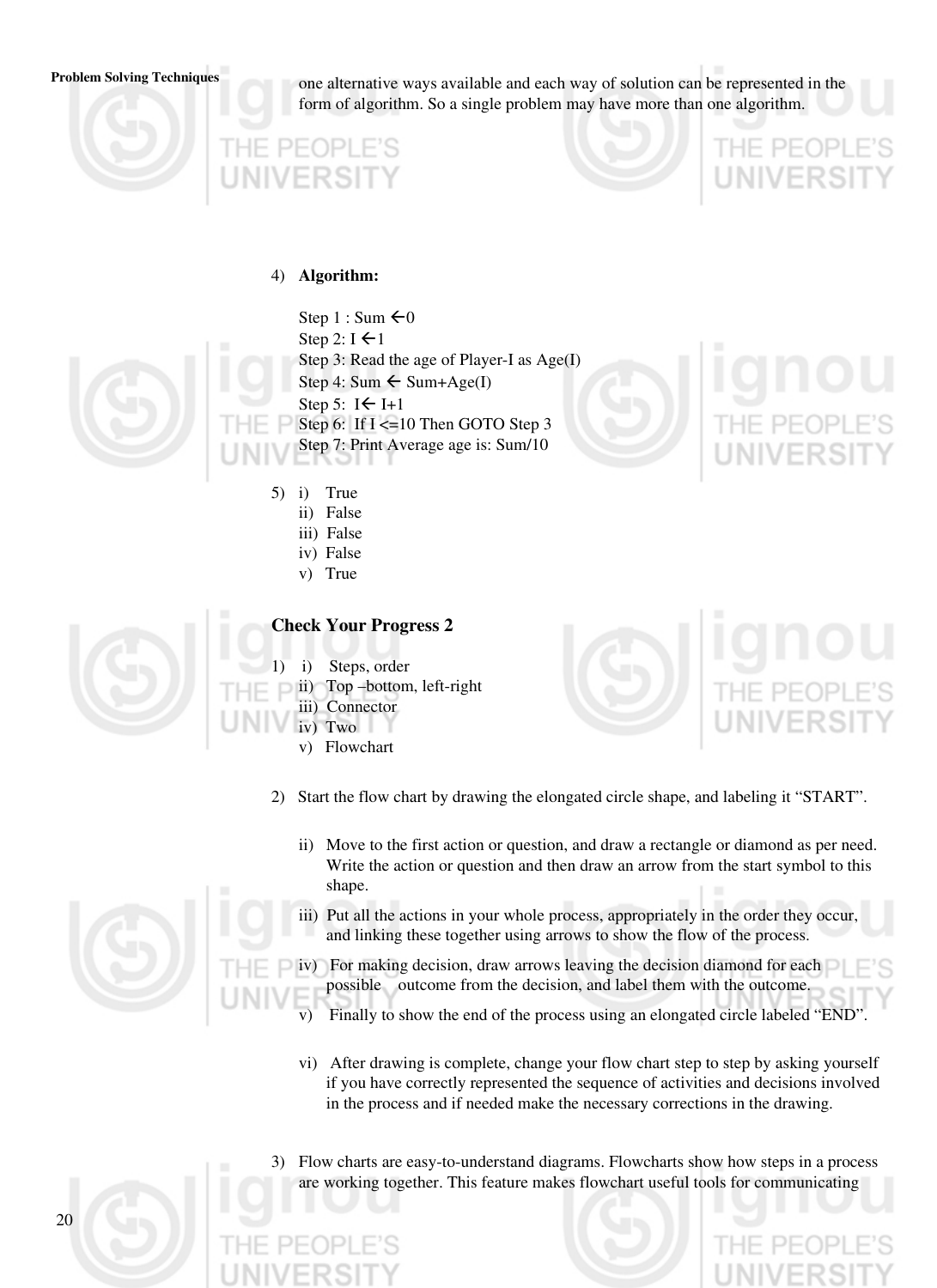how processes work. Also flowcharts help in clearly documenting how a particular **Algorithm and Flow Chart** job is done. A flowchart is useful in:

- Defining and analyzing processes of a system;
- For presenting a step-by-step picture of the process for analysis and communication to the clients and users of the system.

**JIVI V. LIN OT** 

4) The required flowchart is given in Figure given below: